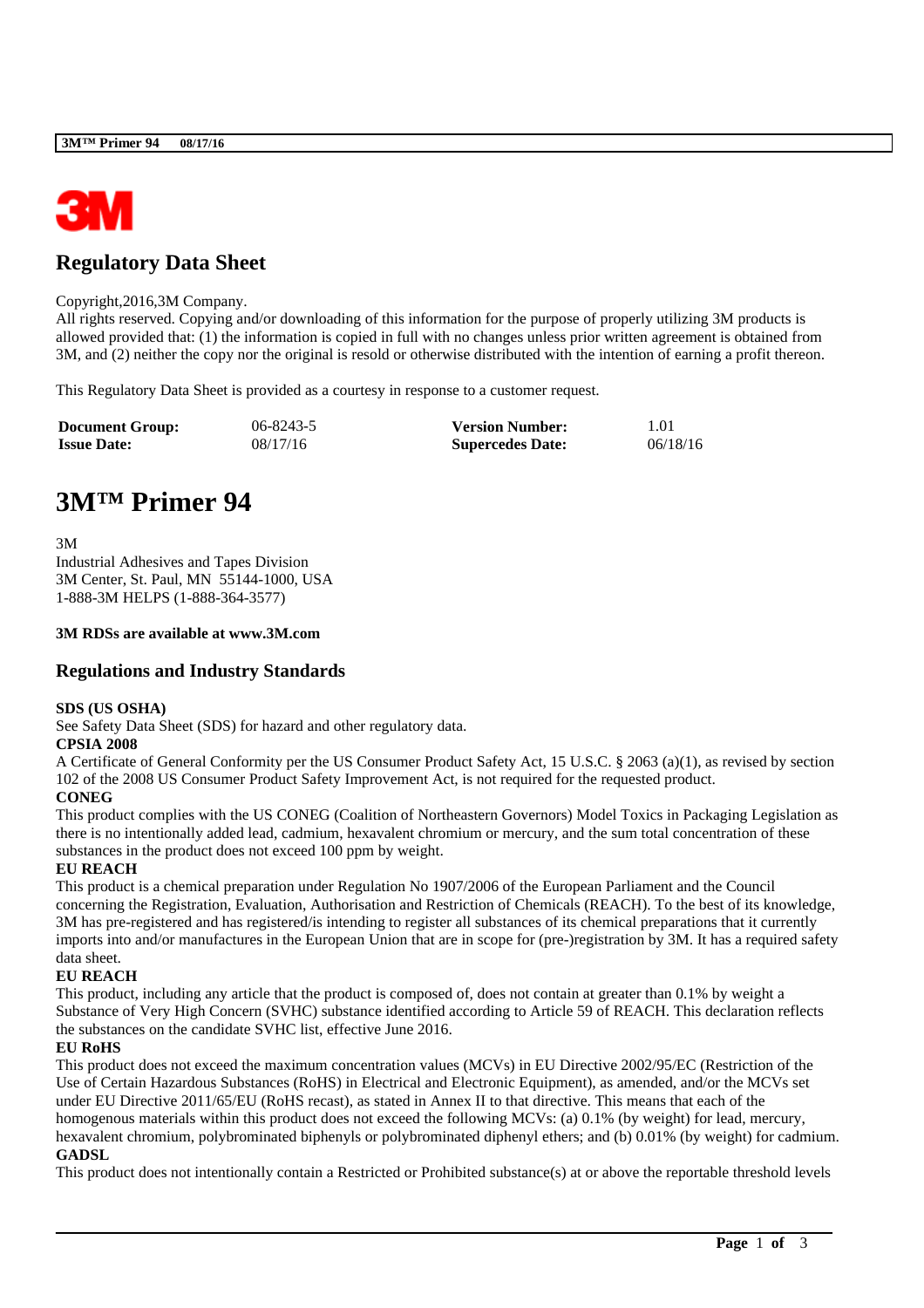#### **3M™ Primer 94 08/17/16**

in the Global Automotive Declarable Substance List (GADSL). This declaration reflects the substances on the list as of the date of this certificate. *IMDS Public Domain Material Module ID: 127102258*

#### **China RoHS**

This product or part does not exceed the maximum concentration values (MCVs) in SJ/T 11363-2006 (Management Methods for Prevention and Control of Pollution from Production of Electronic Information Products), which means that each of the homogenous materials within this product is below the following MCVs: (a) 0.1% (by weight) for lead, mercury, hexavalent chromium, polybrominated biphenyls or polybrominated diphenyl ethers (excluding decaBDE); and (b) 0.01% (by weight) for cadmium.

## **Conflict Minerals**

Conflict Minerals, which the U.S. Securities and Exchange Commission ("SEC") has defined as gold, columbite-tantalite (coltan), cassiterite, wolframite, or their derivatives (tin, tantalum, or tungsten), are not contained in or are not "necessary to the functionality or necessary to the production" of the above-listed product, as the term "necessary to the functionality or the production" is defined under the SEC's Conflict Minerals Rule. 77 Fed. Reg. 56274 (Sept. 12, 2012).

# **California Proposition 65**

This product is an industrial product manufactured outside of California. It has not been assessed for consumer sale or use. Contact 3M if more information is needed for your use.

# **Chemicals and/or Compounds of Interest**

**Alkylphenol (AP)** : This chemical or chemical compound is not intentionally added. **Alkylphenolethoxylates (APE)** : This chemical or chemical compound is not intentionally added. **Antimony and (Sb) Compounds** : This chemical or chemical compound is not intentionally added. **Arsenic and (As) Compounds** : This chemical or chemical compound is not intentionally added. **Asbestos** : This chemical or chemical compound is not intentionally added. **Azo Colorants** : This chemical or chemical compound is not intentionally added. **Beryllium and (Be) Compounds** : This chemical or chemical compound is not intentionally added. **Bismuth and (Bi) Compounds** : This chemical or chemical compound is not intentionally added. **Bisphenol A (BPA)**: This chemical or chemical compound is not intentionally added. **Butyl Benzyl Phthalate (BBP)** : This chemical or chemical compound is not intentionally added. **Cadmium and (Cd) Compounds** : This chemical or chemical compound is not intentionally added. **Chlorinated Paraffins, Short Chain** : This chemical or chemical compound is not intentionally added. **Crystalline Silica** : This chemical or chemical compound is not intentionally added. **Decabromodiphenyl Ether (Deca-BDE)** : This chemical or chemical compound is not intentionally added. **Dibutyl Phthalate (DBP)** : This chemical or chemical compound is not intentionally added. **Di(2-Ethylhexyl) Phthalate (DEHP)** : This chemical or chemical compound is not intentionally added. **Diisobutyl Phthalate (DIBP)** : This chemical or chemical compound is not intentionally added. **Diisodecyl Phthalate (DIDP)** : This chemical or chemical compound is not intentionally added. **Diisononyl Phthalate (DINP)** : This chemical or chemical compound is not intentionally added. **Di-n-Octyl Phthalate (DNOP)** : This chemical or chemical compound is not intentionally added. **Dioxins and Furans** : This chemical or chemical compound is not intentionally added. **Flame Retardants (not PBB or PBDE)** : This chemical or chemical compound is not intentionally added. **Formaldehyde** : This chemical or chemical compound is not intentionally added. **Genetically Modified Organisims (GMOs)** : This chemical or chemical compound is not intentionally added. **Hexavalent Chromium and (Cr+6) Compounds** : This chemical or chemical compound is not intentionally added. **Lead and (Pb) Compounds** : This chemical or chemical compound is not intentionally added. **Melamine** : This chemical or chemical compound is not intentionally added. **Mercury and (Hg) Compounds** : This chemical or chemical compound is not intentionally added. **Musk Xylene** : This chemical or chemical compound is not intentionally added. **Natural Rubber Latex** : This chemical or chemical compound is not intentionally added. **Nickel and (Ni) Compounds** : This chemical or chemical compound is not intentionally added. **Nonylphenol (NP)** : This chemical or chemical compound is not intentionally added. **Nonylphenol Ethoxylates (NPE)** : This chemical or chemical compound is not intentionally added. **Organotin Compounds** : This chemical or chemical compound is not intentionally added.

\_\_\_\_\_\_\_\_\_\_\_\_\_\_\_\_\_\_\_\_\_\_\_\_\_\_\_\_\_\_\_\_\_\_\_\_\_\_\_\_\_\_\_\_\_\_\_\_\_\_\_\_\_\_\_\_\_\_\_\_\_\_\_\_\_\_\_\_\_\_\_\_\_\_\_\_\_\_\_\_\_\_\_\_\_\_\_\_\_\_